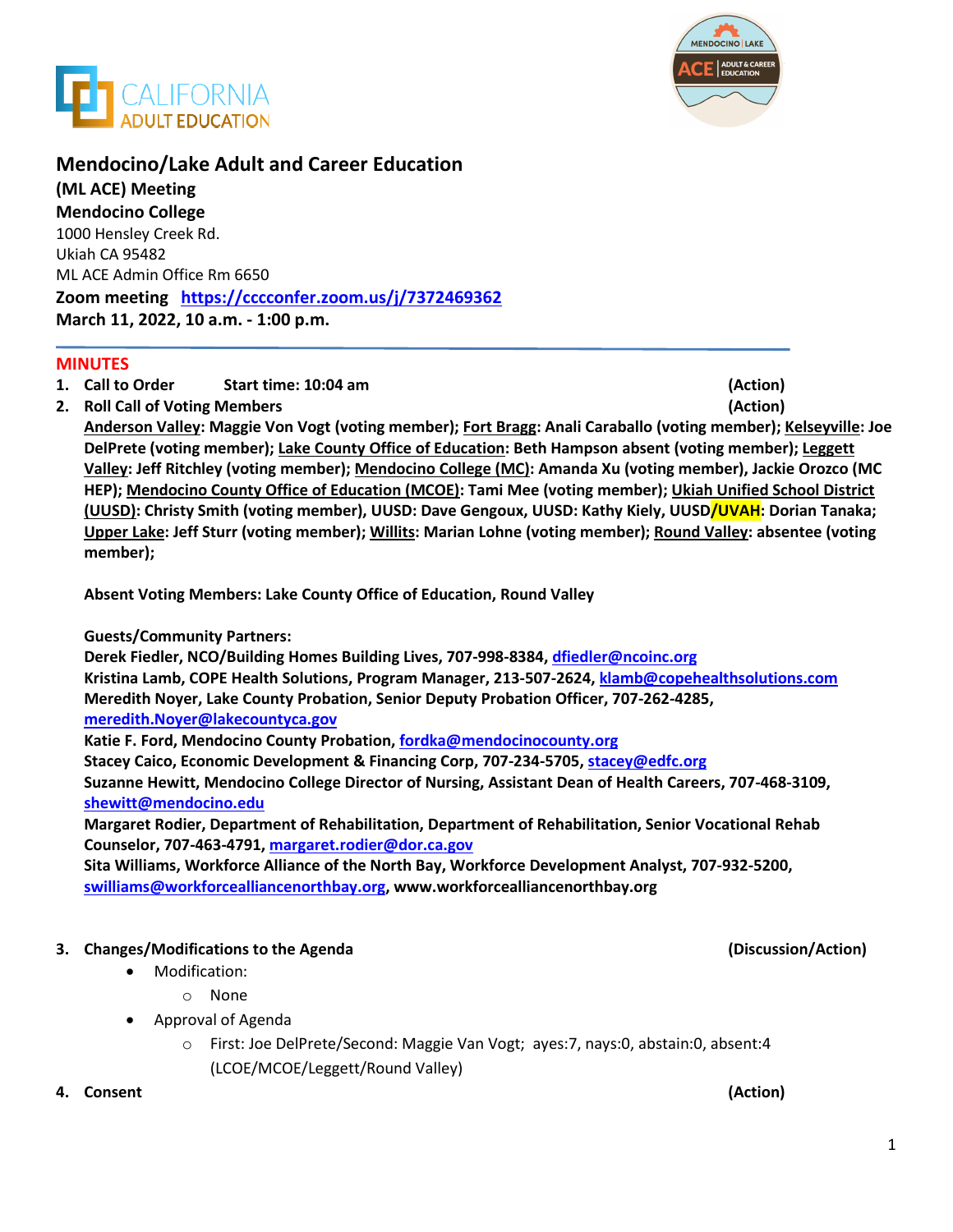



*All consent items are acted upon by a single vote with no discussion, unless pulled from Consent and placed on the agenda as a regular item.* 

- Approval of January 21, 2022 Minutes
	- o Changes: Name spelling correction and contact information
	- o Approval of ML-ACE Monthly Meeting Calendar 2022-2023
	- o First: Joe DelPrete/Second: Christy Smith; ayes:7, nays:0, abstain:0, absent:4 (LCOE/MCOE/Leggett/Round Valley)

## **5. Overview of next 6 months (Discussion)**

- Euline reviewed the deadlines and upcoming events for the next 6 months. (see appendix A)
	- o Next meetings April 22, May 13 & June 10
		- April 22, 2022
			- o One time proposals
			- o 3 year Strategic Plan first draft
			- o Approve CFAD allocations for 2022-2023 (to be submitted in May)

## **6. 3 Year Strategic Planning Session #3 (Discussion/Action)**

- Approval of 3 Year Strategic Plan (with changes mentioned below)
	- o Changes: Modification to Goal #3 (to be made at a later date)
	- o First: Joe DelPrete/Second: Jeff Ritchley; ayes:9, nays:0, abstain:0, absent:2 (LCOE/Round Valley)
- LINK to documents used during this presentation:
	- o ML-ACE Google Folder:

<https://drive.google.com/drive/folders/1HsSFrCzOjHFctuhVf625GP0yv5Fp-SUd?usp=sharing>

- The Strategic Planning team presented the SMART goals
	- o Euline reviewed the timeline for the Strategic Planning:
		- Late August Updated Guidance, template given to the consortia
		- September-October—CAEP webinars on Assessment, Processes of Planning
		- November-December—Strategic Planning Workgroup and pre-planning meetings; Consortium and Member Assessment of Needs
		- January—Continue Strategic Planning Workgroup
		- End of February—Strategic Planning workgroup; template in NOVA after Preliminary allocation
		- March 11—SMART goals approval, NOVA Template in Google Sheet
		- March 25-April 1-Member's Task: Completion of Sections in the Template in Google Sheets
		- April 22–First draft submitted to the consortium
		- May—Final Draft submitted to the consortium
		- June 20, 2022—deadline Submit and Approve by consortium members
- Euline shared the Proposed SMART Goals:
	- o Gaps in Services
		- By June of 2023, identify non-credit curriculum in the priority pathways of business, construction, and healthcare. By June of 2025, develop and expand those offerings based on the identified needs.
		- By June of 2023, assess expanding credit and non-credit MC curriculum through the use of technology at various location to offer hybrid synchronous instruction with onsite local tutor support. If deemed relevant, pilot up to three courses between 2024 and 2025.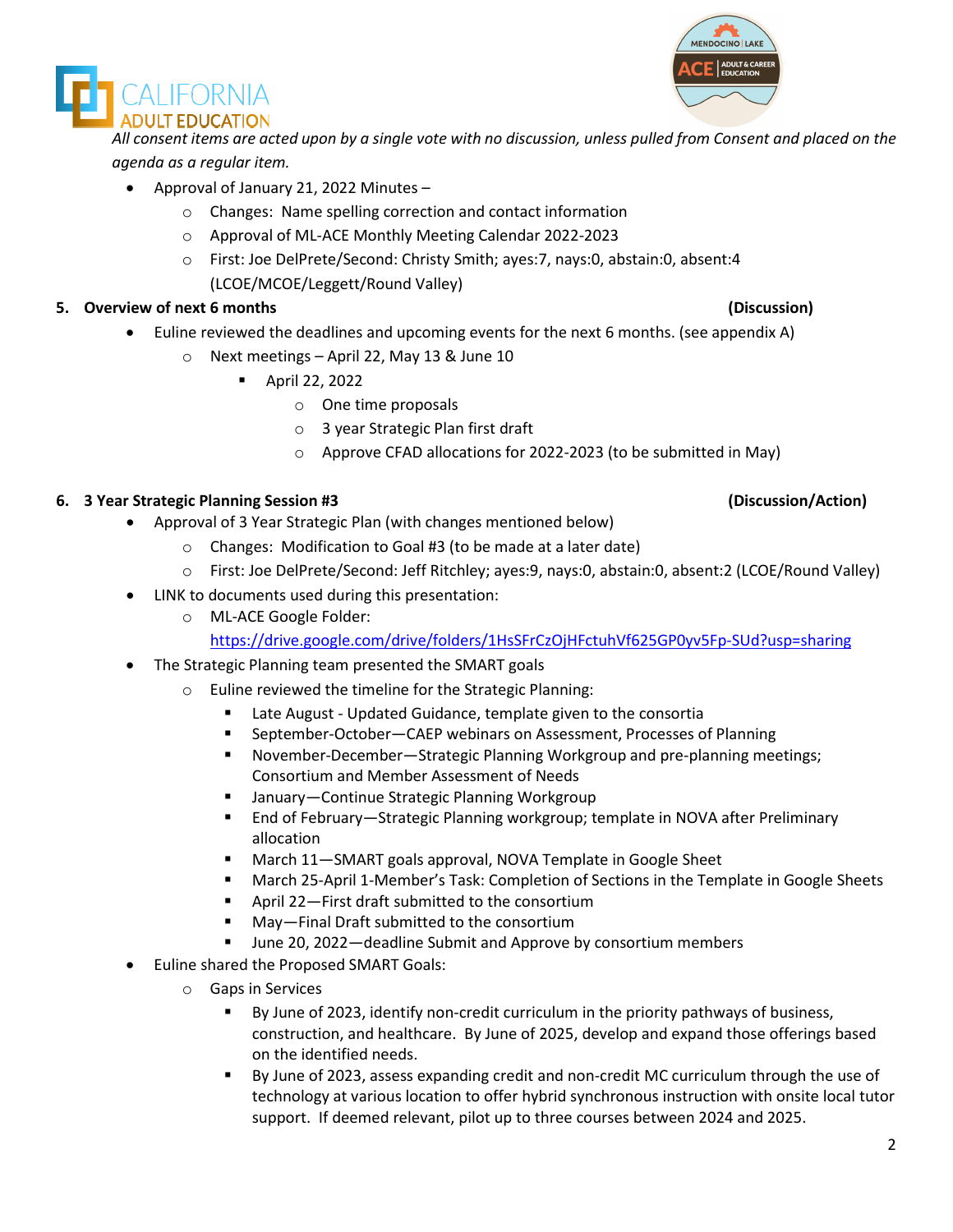



- Outreach Specialists: By June 2025, outreach specialist in all locations will assist 25% of MLACE adult learners to transition to post-secondary, which includes CTE and credit college courses.
	- (Euline: CommunityPro Suite will assist with recording this)
	- (Maggie: concern of how Anderson Valley not being able to meet the 25%; add a state of assess)
- o Integrated Services
	- By June 2023, create a document (community catalog) to identify and define support services available for student and communicate those services and connections to all consortium members, with continuous updates going through 2025 and beyond. (Academic, financial, housing, emotional, etc.)
	- June 2023, 75% of our consortium members will use Comm. Pro Suite to make referrals to another member or partner agency.
	- By June 2025, CareerPoint and the MLACE Member agencies will be using Com Pro Suites monthly to make referrals and track activity.
- o Persistence, Completion and Transition
	- By June 2025, the number of adults served who become participants (also known as persistence rate) will increase by 5%.
	- By June 2025, the number of students completing a HSD or HSE will increase by 5%.
	- By June 2025, the number of student transitioning from non-credit to credit classes will increase by 5%.
	- By June 2025, the number of students transitioning to CTE will increase by 5%.
- o Data Collection
	- All members will provide analysis of their persistence, completion and transition rates for their programs during the consortium annual review process.
		- We will refine the process to include data reporting of persistence completion and transition rates
- Present strategic planning template in NOVA with directions to the members for follow-up activity
	- o As consortium member's task: Complete template in NOVA via Google Sheet
		- Euline requested members go into NOVA and update their agency's information, assessment plan & metrics
	- o Consortium members will have to go into the Google Sheet "NOVA 2022-25 Strategic Plan Agency Information" and then go into each tab (on the bottom). You will go into the first tab, barriers & metrics and choose from the drop down boxes, the member level metric targets you fill in the actuals and the targets for the next 3 years; next tab Member spending targets, 19/20 & 20/21 have been entered for you and you will enter the percentage for 21/22 going through 24/25.

## **7. Celebrate the Community—Connections (Discussion)**

• Allison G from PAIRIN will facilitate accessibility and connection of programs via CommunityPro Suite Agency members and community partners present their program offerings and say what the program is good at

Celebrate the offering from each organization in the consortium

Understand how Community Pro connects student to opportunities, programs, services and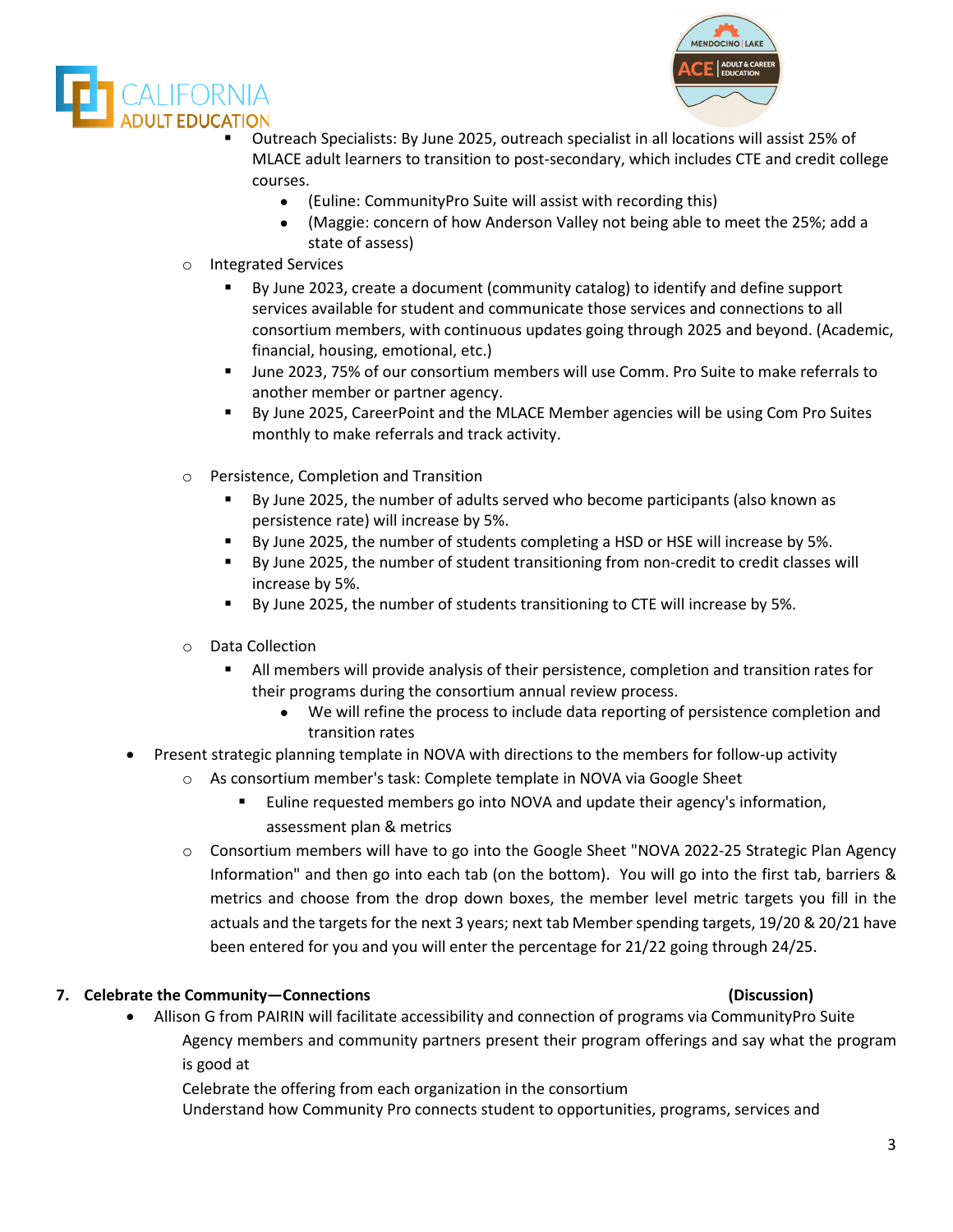



# o Community Offerings

- Stacie Caico Economic Development and finance corporation
	- $\circ$  Work with other agencies to provide loans (alternative finance) to start up business Connecting money and ideas with local business
- Dorian Tanaka, Executive director of the Ukiah Valley Association for Habilitation o Works with Ukiah Adult School to provide service to Adults with Disabilities.
- **EXECT:** Sita Williams, Workforce Alliance Specialist
	- o Help people find jobs
- Jeff Ritchley, Leggett Valley Principal
	- o 2 schools, 1 adult school
- Maggie Von Vogt, Anderson Valley Adult School
	- o ESL, Citizenship, Parent Education & High School Equivalency classes
	- $\circ$  Working with students with little formal education and helping them get integrated in classes to meet their educational goals
- Suzanne Hewitt, Nursing Director at Mendocino College
	- o 2 year AA degree Nursing program and 3 semester LVN to RN bridge program; graduate an average of around 24 students every year
	- o talking people with varied backgrounds; getting students to get a good job
- Coni Belli, Fort Bragg Adult School Principal
	- o ESL, Citizenship and High School Diploma classes
- Machiko Shimada, Lake County Mendocino Center
- Tami Mee Mendocino County Office of Education
	- o Medical Assistant, Dental Assistant and Phlebotomy Trainings
	- Margaret Rodier, Department of Rehabilitation
		- o Assist people with disabilities with training and employment support
- Katie Ford, Assistant chief Mendocino County Probation department
	- $\circ$  Work with offenders who are coming out of prison and placed on formal probation helping them with housing, employment, education and rehabilitative programs
	- o Balancing Safety
- Meredith Noyer, Lake County Probation Department
	- $\circ$  Work with offenders who are coming out of prison and placed on formal probation helping them with housing, employment, education and rehabilitative programs
- Derek Fiedler, North Coast Opportunities
	- o Provide part education in class room setting (soft skills, resume, smart goals) for student workers and hire them to do work in the community
- **E** Kristina Lamb, COPE Health Solutions at Adventist Health in Mendocino County
	- o Launching students towards their career goal in the Healthcare Industry
- Jackie Orozco
	- o Strong, hardworking staff members who provides services to students
- Joe DelPrete, Kelseyville
	- o Assisting students who walk through the door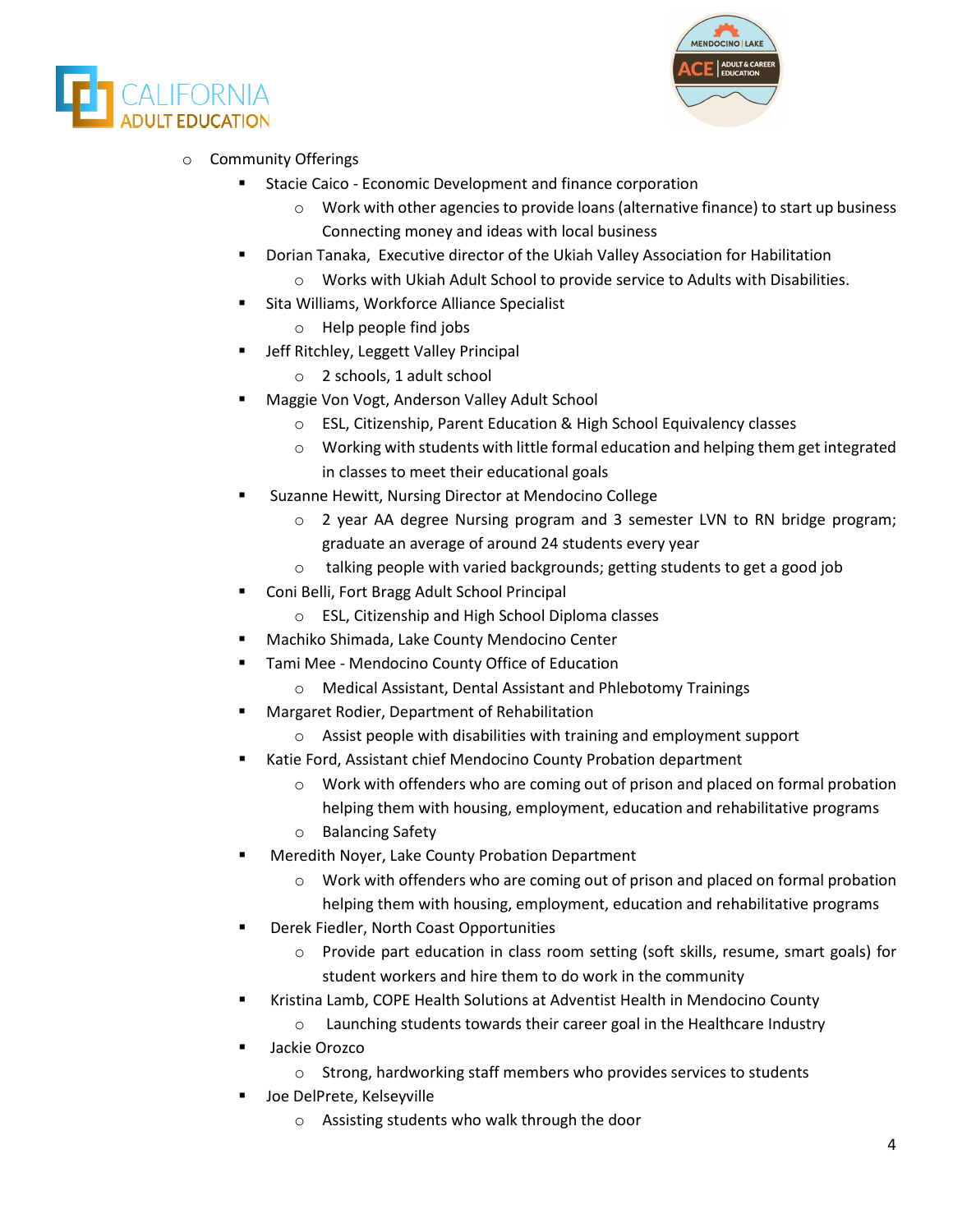



Dave Gengoux, Willits Ukiah Adult School

- o All about assisting students
- Anali Caraballo, Fort Bragg
	- o Assisting students
- Amanda Xu, Mendocino College
	- $\circ$  Bringing people together and enhancing opportunities; assisting in Lake & Mendocino Counties
- Christy Smith, Ukiah Adult School
	- $\circ$  Offer High School Diploma in the correctional facility in the correctional facility and in Round Valley and Vocational Nursing Program added entry level of home care aide basics and citizenship classes are offered as a stand alone
- Kathy Kiely, Student Success Coordinator at Ukiah Adult School
- $\circ$  For 5 years CommunityPro Suite has helped keep track of and house all the community services/agencies information
- $\circ$  Community Catalog Provides the following
	- **Different event service offerings one-stop shop**
	- **Provider info**
	- **Name and description of opportunity**
	- **Schedule capability**
	- Website and or PDF flyer
	- **Tags to filter opportunities by Point of contact**
- o Case Management
	- Sending referrals between locations provides a method for easy and trackable hand-off
	- Professionals across institutions can view and collaborate on a student's needs
- o Reporting
	- Reports will help us understand student co-enrollment and transitions, tracking the following:
		- Who is taking the referrals?
		- Who is the referral coming from?
		- How good are the referrals?

We have a few more meetings scheduled to kick off a successful semester of CommunityPro

### **8. Member Update—concerns, issues, information sharing (if appropriate) (Discussion)**

- Anderson Valley -
- Fort Bragg Unified –
- Kelseyville Unified -
- Lake County of Education –
- Leggett Valley –
- Mendocino County of Education –
- Mendocino College (Centers, HSE/HEP) –
- Round Valley -
- Ukiah Adult School (David Gengoux) Ukiah Adult School's Citizenship class last session for the 2021-2022 School Year, will start Monday April 25, 2022, in Room 1 from 6:30 to 9:30pm; for more information go to: